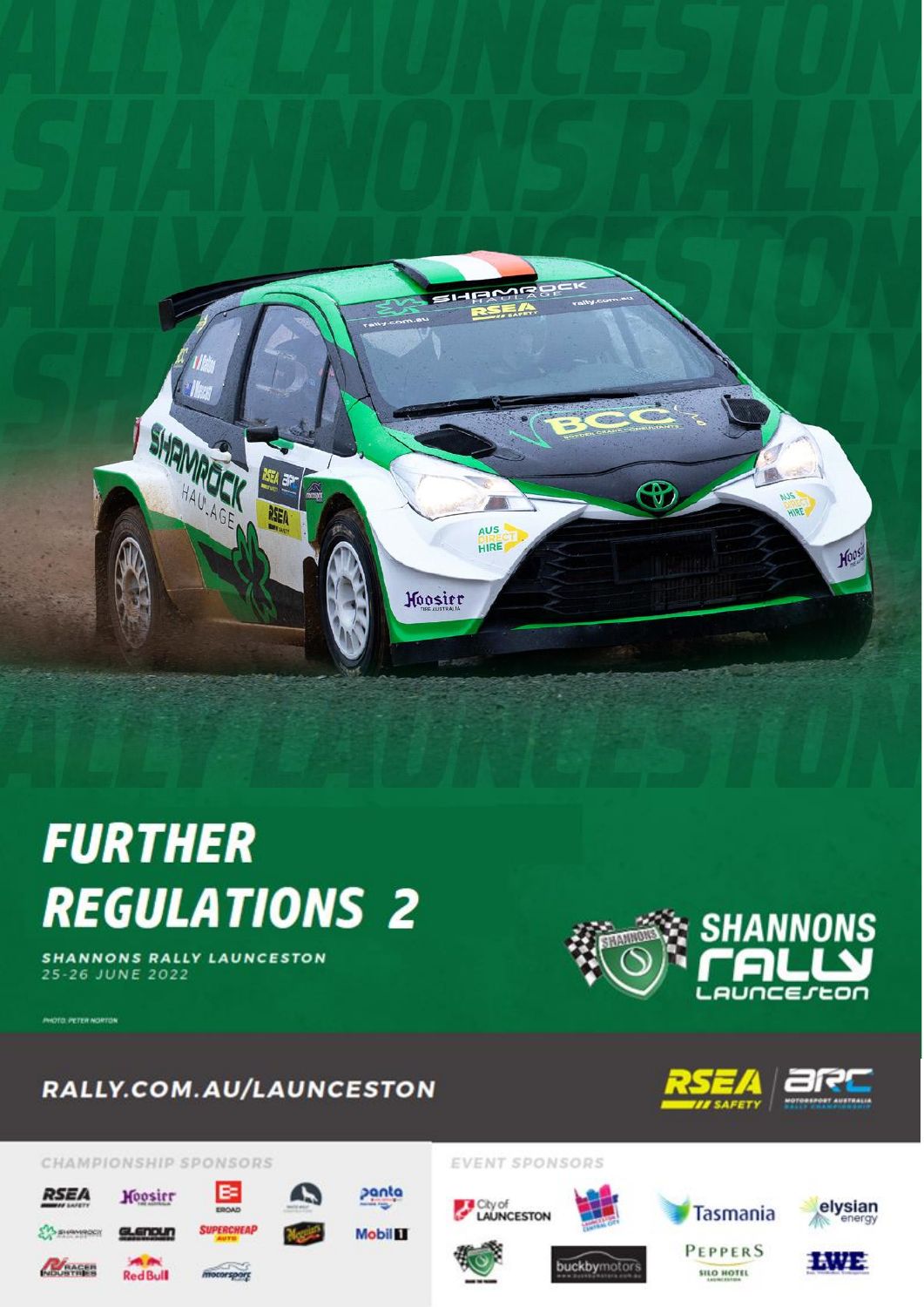



### **Further Regulations 2**

| Event:            | 2022 Shannons Rally Launceston |
|-------------------|--------------------------------|
| Date of event:    | 24 - 26 June 2022              |
| <b>Permit No:</b> | 822/2606/01                    |
| Date:             | <b>10 June 2022</b>            |

#### **Changes to the Supplementary Regulations are as follows:**

#### **No Wheel Spin Policy**

There will be a no wheel spin policy in operation at the 2022 Shannons Rally Launceston. This means excessive wheel spin will not be permitted at special stage starts so as to prevent damage to the road surface.

There is to be no wheel spin between the start line and the control boundary as marked by the end of control board.

No wheel spin is generally accepted as:

All attempts must be made by the competitor to ensure no wheel spin. It is understood that some vehicles will not be able to take off without minor wheel spin, such as that experienced by front wheel drive cars on an uphill section. The ejection of rocks from the driven wheels with no attempt by the driver to discontinue will be considered excessive.

Penalties will be applied as follows:

1<sup>st</sup> Offence: 1 minute penalty added to the actual stage time

2<sup>nd</sup> Offence: 2 minute penalty added to the actual stage time

3<sup>rd</sup> Offence: Referred to the Stewards, the penalty for which may be as high as disqualification from the event.

Any Control Official located at the Start Control are judges of fact regarding the determination of excessive wheel spin. Video footage can be used to determine excessive wheel spin.

#### **Entries for TRC event are extended**

Entries for the TRC event of the event are being extended till Friday June 17th at 1700 hrs. Entries for the ARC event still close on Friday 10th June at 2200hrs.

#### **Scrutiny – TRC**

#### *The following is a change to Article 9 Scrutiny of the Supplementary Regulations*

TRC Crews are to present a fully completed "Self-Scrutiny Statement of Vehicle Compliance" and "Self-Scrutiny Checklist" to the event secretary prior to the event. Regional Scrutiny will not be required for TRC crews for this event.